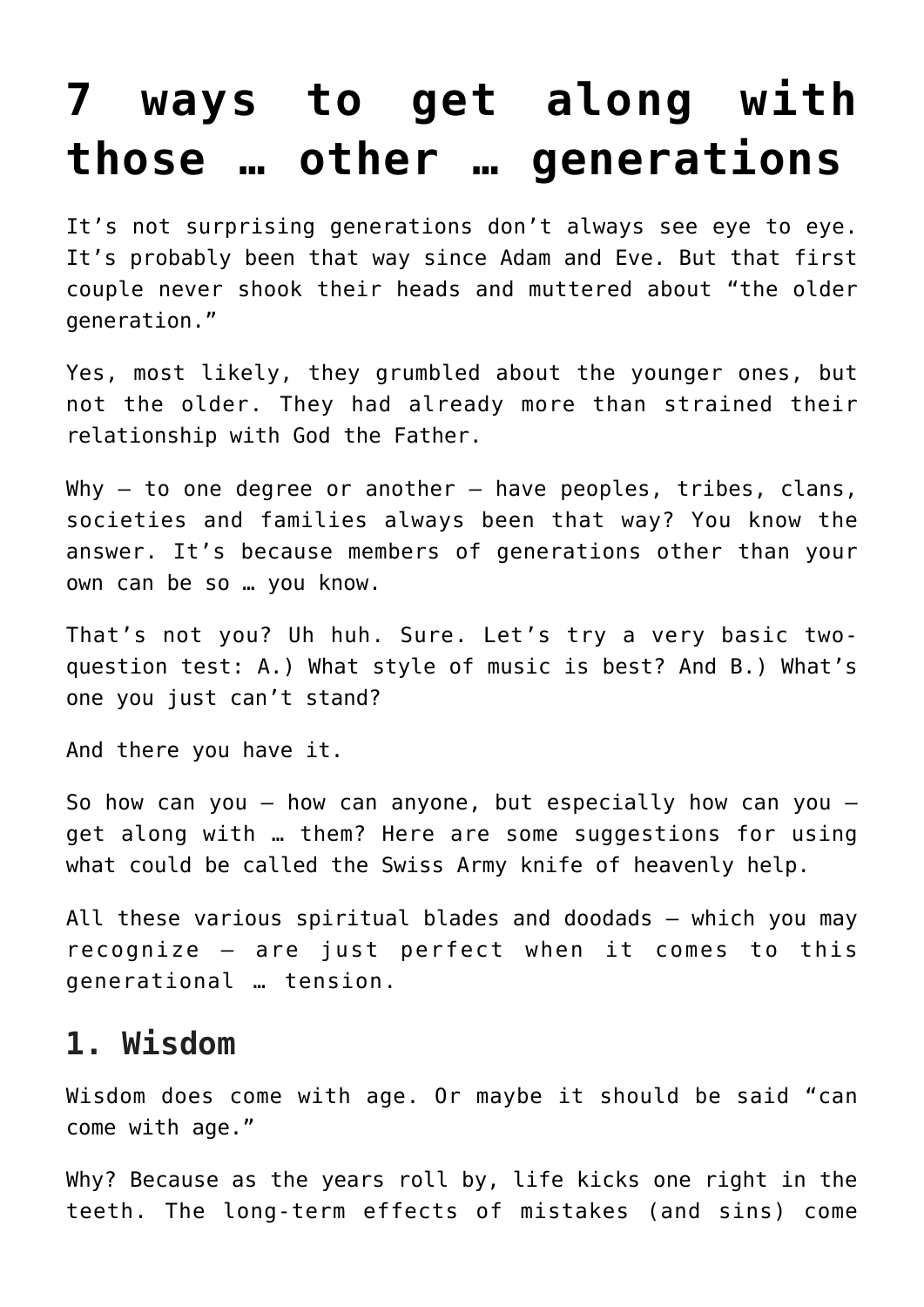sharply into focus. Then too, hard times and heartaches can bear rich fruit.

You — child, teen, young adult — can avoid a lot of trauma and drama, a lot of pain and strain, by paying attention to what your elders are saying, advising and suggesting based on some colossal screw-ups or painful experiences in their own life. Those middle-agers and seniors aren't going to go into the particular (juicy) details, but a lesson was learned.

On the other hand — listen up, old timers — seniors can learn from the childlike faith of the youngest and the tremendous hope and love-in-action of the middle-agers.

### **2. Understanding**

This one just takes practice. Realize and remember: Seniors/middle-agers/young people can seem strange to one another because each grew up (or is still growing up) in a different time.

Same planet, different world.

Depression era and WW II. Sputnik and Vietnam war. Challenger and 9/11. Internet and social media. Perry Como, Beatles, Snoop Dogg. One generation had a skate key. One was thrilled to get a transistor radio. One can't imagine a time without smartphones. All children of God who chose them to be created and grow up in a particular era.

### **3. Counsel**

This seems like an easy one because, boy, do you have some things to say to those other two groups!

Bad news. Yes, "instruct" others. With kindness and charity as you teach one to tie a shoe or you help another get rid of malware on their laptop.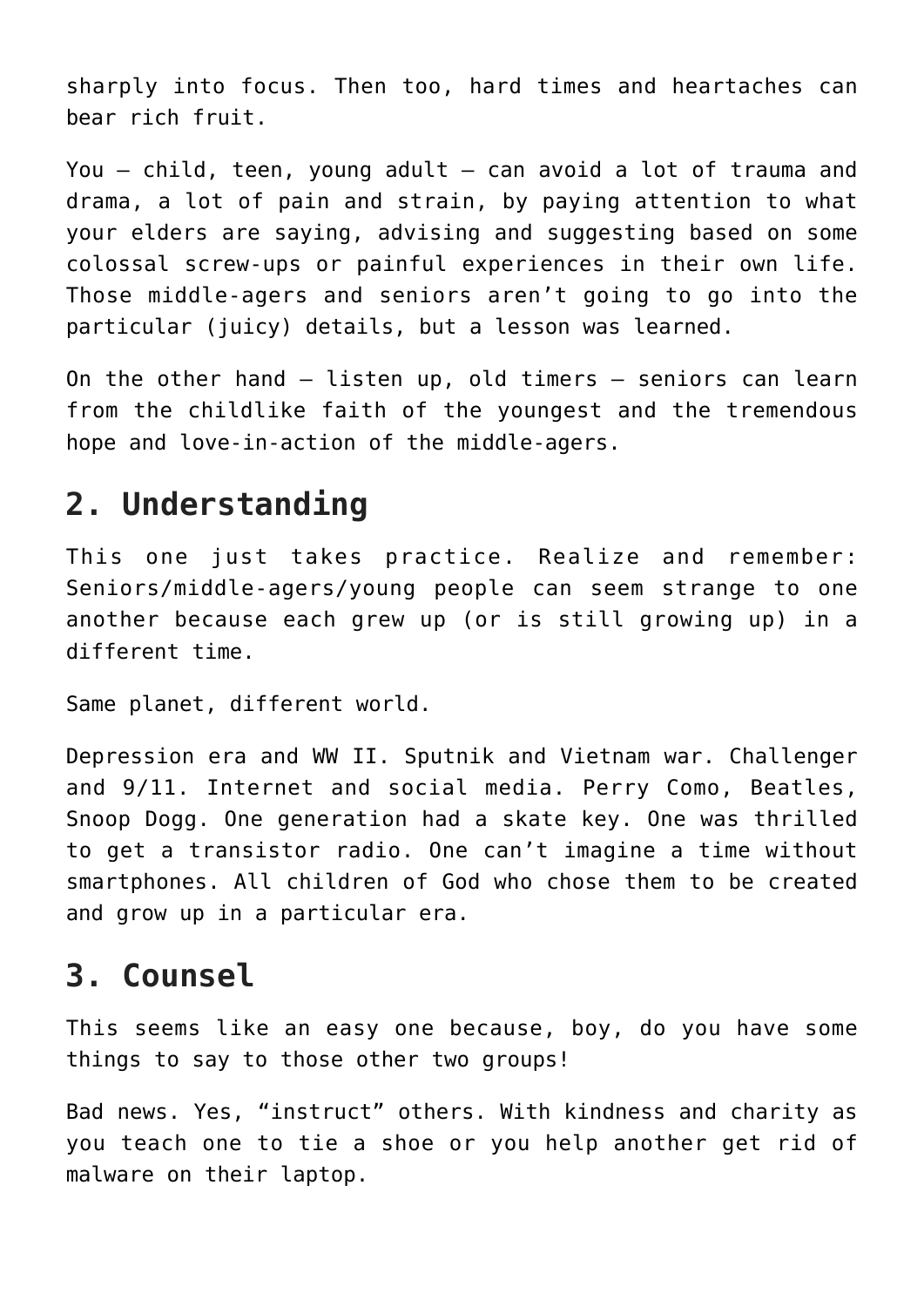But also, be humble enough to ask for and accept help. That can be tough, tough, tough — at any age. Perhaps it would be best to remember that when Simon of Cyrene was forced to assist Jesus on his way to Calvary, the Lord didn't protest. Didn't say, "I got this. Look, I got this!"

When it comes to counsel, be Simon-like and Christ-like.

## **4. Fortitude**

Here's a gift that's like a cookie that has all kinds of good stuff in it. Chocolate chips, oatmeal, pecans, raisins, and on and on.

Fortitude is strength of mind and perseverance. Both can be needed because getting along with a person of any generation (including your own) can be no walk in the park. More a slog through the swamp.

Fortitude helps you patiently deal with that  $-$  let's say "overly opinionated " — individual. And helps you avoid becoming like him or her. The latter can be harder than the former.

### **5. Knowledge**

This ties in with understanding. It's a gift that can make understanding easier. Yes, in the big picture, each person is a product of his or her time. Of that particular world of their childhood, middle-age and old age. But knowledge is more particular. More precise. More personal.

In the small picture, the events of our life can shape our time on earth in big ways. The death of a parent when we were at a tender age. A divorce in middle age. Chronic health problems as a senior.

This doesn't mean prying but making note after learning about what a person has faced or is facing. Has dealt with and, in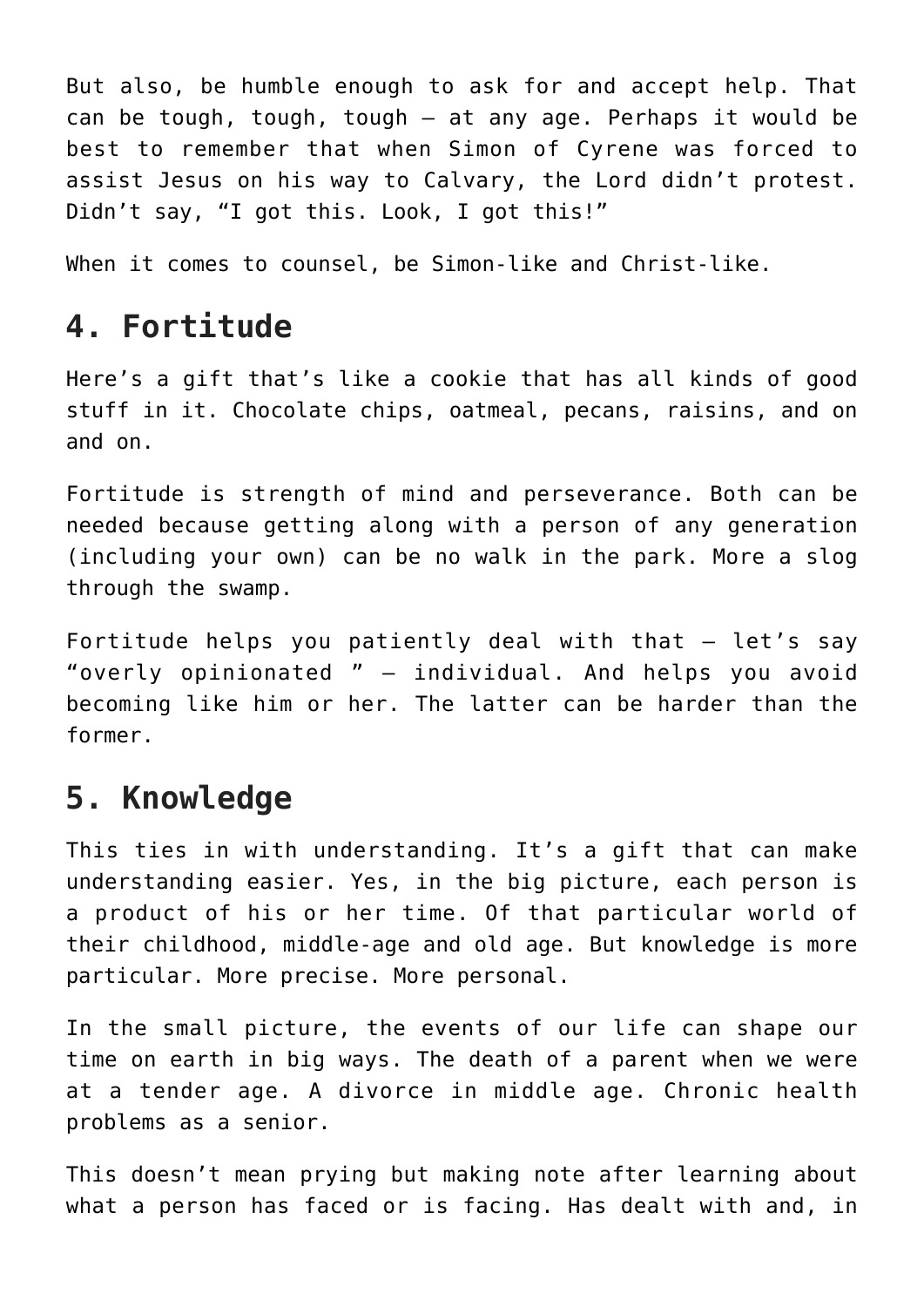some if not many ways, is still dealing with.

Quick tip: You'll never go wrong assuming everyone is carrying a personal cross. Or two.

Knowledge can help you cut someone some slack, realizing it's not generational differences that are throwing sand in the gears of the relationship, it's the crippling events that have been a part of his or her life story.

### **6. Piety**

It might surprise you to learn that one of the primary definitions of piety is showing reverence to one's parents and homeland. Being respectful to Mom and Dad, Grandma and Grandpa, and all those in your country and around the world.

Respectful even to teens and young adults who "know everything." To middle-agers who whine about old people and about young people. And to seniors who scoff at anyone under, oh, 50 or so.

But here's another facet of piety. It nudges you to worship God, the Father of all. And to do good to others because a deeper reverence for God includes paying closer attention to what Jesus said (taught) about how to treat others.

Paying attention and actually doing it.

The closer you are to God, the better you'll do his will for you and the easier it can be to get along with others. It makes all aspects of your life easier. Not easy. Easier.

#### **7. Fear of the Lord**

OK, this ties in with piety, although it's often interpreted as being a super fraidy-cat who's scared of God doing some smiting on your head if you don't straighten up and live right. Rather, Scripture scholars note, it's hating sin